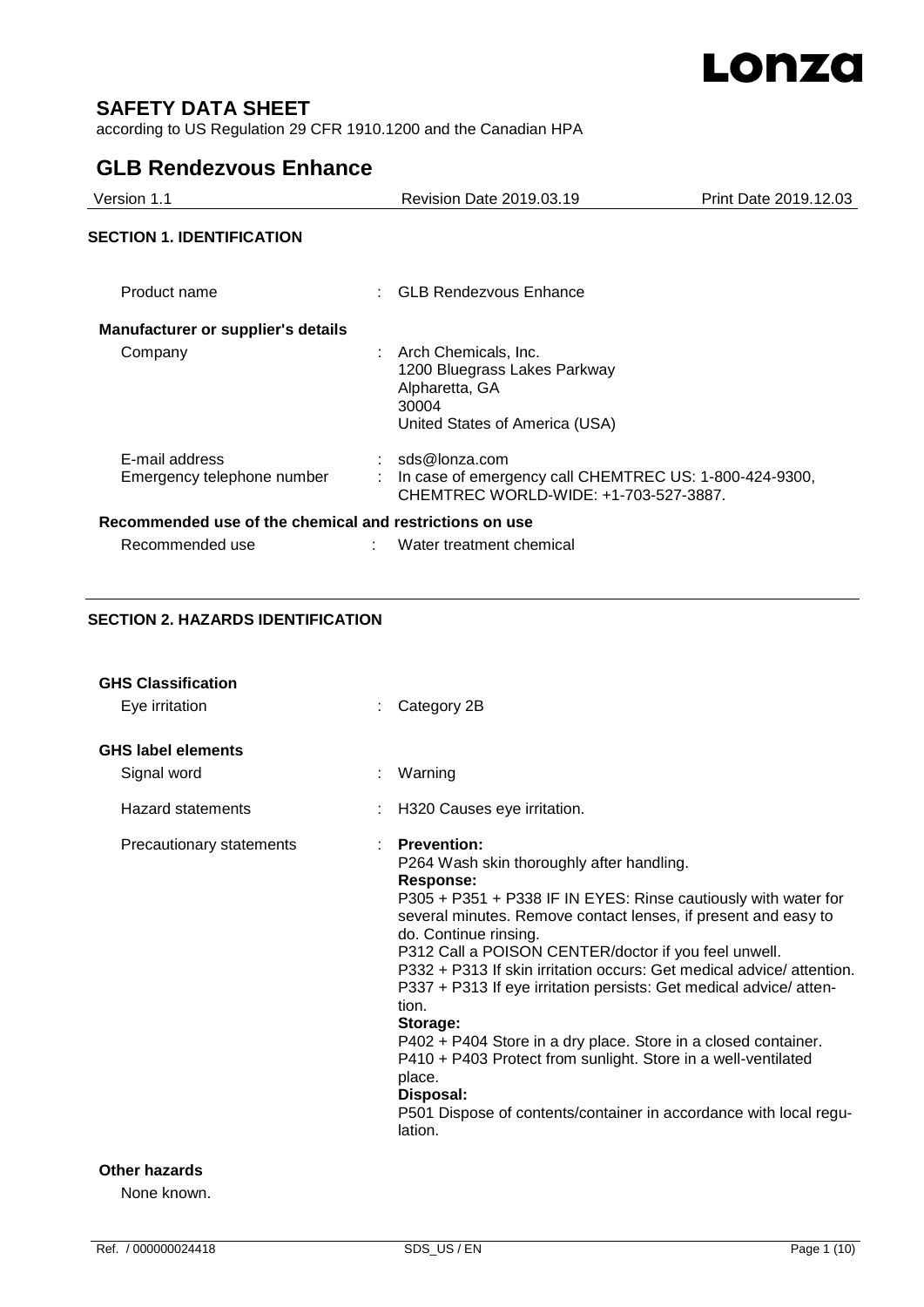# **SECTION 3. COMPOSITION/INFORMATION ON INGREDIENTS**

Chemical nature : Mixture

### **Hazardous components**

| Chemical name / Synonyms | S-No.<br>⊡CAS | Concentration (% w/w) |
|--------------------------|---------------|-----------------------|
| Sodium bromide           | 7647-15-6     | 40<br>30              |

## **SECTION 4. FIRST AID MEASURES**

| General advice                                                   | Call a poison control center or doctor for treatment advice. For<br>24-hour emergency medical assistance, call Arch Chemical<br>Emergency Action Network at 1-800-654-6911. Have the<br>product container or label with you when calling a poison con-<br>trol center or doctor, or going for treatment. |
|------------------------------------------------------------------|----------------------------------------------------------------------------------------------------------------------------------------------------------------------------------------------------------------------------------------------------------------------------------------------------------|
| If inhaled                                                       | IF INHALED: Move person to fresh air. If person is not breath-<br>ing, call 911 or an ambulance, then give artificial respiration,<br>preferably mouth-to-mouth if possible. Call a poison control<br>center or doctor for further treatment advice.                                                     |
| In case of skin contact                                          | IF ON SKIN OR CLOTHING: Take off contaminated clothing.<br>Rinse skin immediately with plenty of water for 15-20 minutes.<br>Call a poison control center or doctor for treatment advice.                                                                                                                |
| In case of eye contact                                           | : IF IN EYES: Hold eye open and rinse slowly and gently with<br>water for 15-20 minutes. Remove contact lenses, if present,<br>after the first 5 minutes, then continue rinsing eye. Call a poi-<br>son control center or doctor for treatment advice.                                                   |
| If swallowed                                                     | IF SWALLOWED: Call a poison control center or doctor im-<br>mediately for treatment advice. Have person sip a glass of<br>water if able to swallow. Do not induce vomiting unless told to<br>do so by a poison control center or doctor. Do not give any-<br>thing by mouth to an unconscious person.    |
| Most important symptoms and ef-<br>fects, both acute and delayed | None known.                                                                                                                                                                                                                                                                                              |

# **SECTION 5. FIREFIGHTING MEASURES**

| Suitable extinguishing media         | Not Applicable. - Choose extinguishing media suitable for<br>surrounding materials.                                                                                                           |
|--------------------------------------|-----------------------------------------------------------------------------------------------------------------------------------------------------------------------------------------------|
| Specific hazards during firefighting | Material will not ignite or burn.                                                                                                                                                             |
| Further information                  | In case of fire, use normal fire-fighting equipment and the<br>personal protective equipment recommended in Section 8 to<br>include a NIOSH approved self-contained breathing appa-<br>ratus. |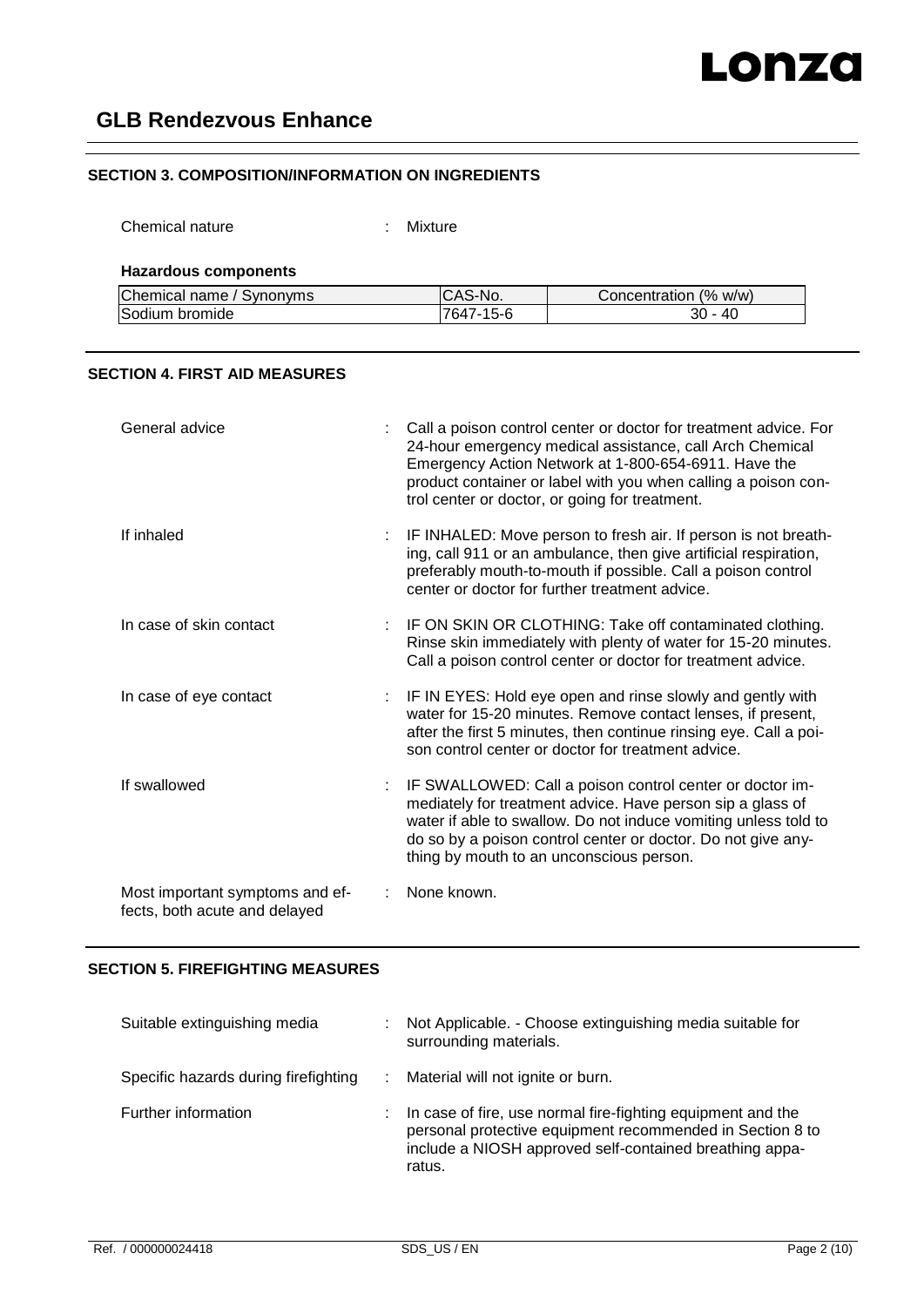# **SECTION 6. ACCIDENTAL RELEASE MEASURES**

| Personal precautions, protective<br>equipment and emergency proce-<br>dures |    | Use the personal protective equipment recommended in Sec-<br>tion 8 and a NIOSH approved self-contained breathing appa-<br>ratus.<br>Stop source of spill as soon as possible and notify appropriate<br>personnel.<br>Utilize emergency response personal protection equipment<br>prior to the start of any response.<br>Evacuate all non-essential personnel.<br>Dispose of spill residues per guidelines under Section 13,<br>Disposal Consideration. |
|-----------------------------------------------------------------------------|----|---------------------------------------------------------------------------------------------------------------------------------------------------------------------------------------------------------------------------------------------------------------------------------------------------------------------------------------------------------------------------------------------------------------------------------------------------------|
| Environmental precautions                                                   |    | If the product contaminates rivers and lakes or drains inform<br>respective authorities.                                                                                                                                                                                                                                                                                                                                                                |
| Methods and materials for contain-<br>ment and cleaning up                  | ÷. | Contain spillage, and then collect with non-combustible ab-<br>sorbent material, (e.g. sand, earth, diatomaceous earth, ver-<br>miculite) and place in container for disposal according to local<br>/ national regulations (see section 13).<br>Do not flush into surface water or sanitary sewer system.                                                                                                                                               |

# **SECTION 7. HANDLING AND STORAGE**

| Advice on safe handling     | : Do not take internally. Avoid contact with skin, eyes and cloth-<br>ing. Upon contact with skin or eyes, wash off with water.<br>Avoid breathing mist or vapor. |
|-----------------------------|-------------------------------------------------------------------------------------------------------------------------------------------------------------------|
| Conditions for safe storage | : Store in a cool, dry and well ventilated place.<br>Keep containers tightly closed when not in use.<br>Do not expose to direct light.<br>Keep from freezing.     |

# **SECTION 8. EXPOSURE CONTROLS/PERSONAL PROTECTION**

# **Components with workplace control parameters**

Contains no substances with occupational exposure limit values.

| <b>Engineering measures</b>                             | Ventilation beyond that of general exhaust is not normally<br>required. No exposure limits exist for the constituents of this<br>product. |             |
|---------------------------------------------------------|-------------------------------------------------------------------------------------------------------------------------------------------|-------------|
| Personal protective equipment<br>Respiratory protection | Respiratory protection not normally needed.                                                                                               |             |
| Hand protection                                         |                                                                                                                                           |             |
| Remarks                                                 | Wear impervious gloves to avoid skin contact.                                                                                             |             |
| Eye protection                                          | Use safety glasses with side shields.<br>Emergency eyewash should be provided in the immediate                                            |             |
| Ref. / 000000024418                                     | SDS US/EN                                                                                                                                 | Page 3 (10) |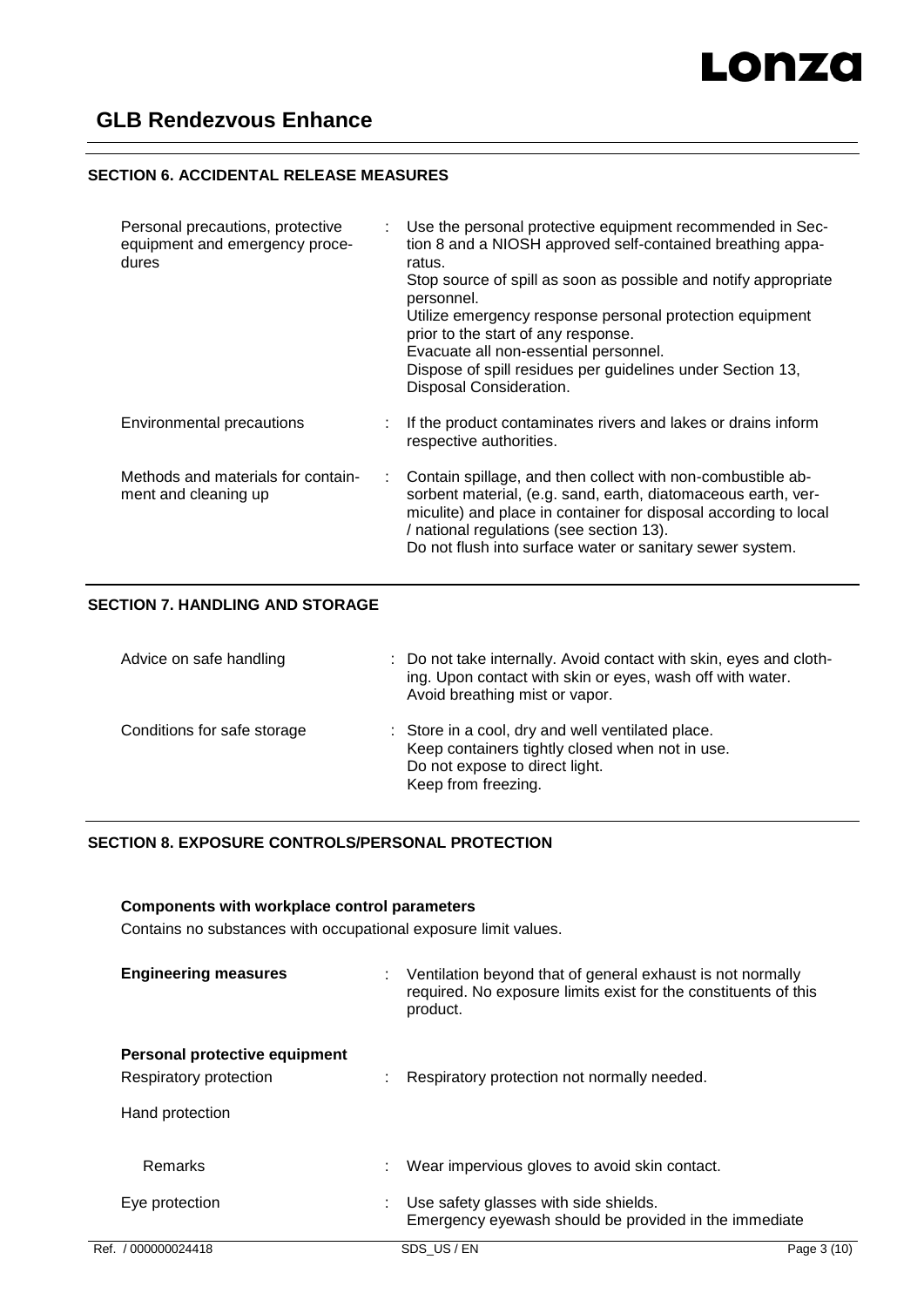# LONZO

# **GLB Rendezvous Enhance**

| <b>SECTION 9. PHYSICAL AND CHEMICAL PROPERTIES</b> |                 |  |
|----------------------------------------------------|-----------------|--|
| Skin and body protection                           | Impervious<br>÷ |  |
|                                                    | work area.      |  |

# Appearance : liquid Colour : no data available Odour : no data available Odour Threshold : no data available pH : 7.5 Melting point/freezing point : no data available Boiling point/boiling range : 212 °F / 100 °C Flash point **in the set of the set of the set of the set of the set of the set of the set of the set of the set of the set of the set of the set of the set of the set of the set of the set of the set of the set of the set** Evaporation rate : no data available Flammability (solid, gas) : Product is not known to be flammable, combustible, pyrophoric or explosive. Flammability (liquids) : no data available Upper explosion limit **interpretent in the contract of the Upper explosion limit**  $\cdot$  in the data available Lower explosion limit **intimum** : no data available Vapour pressure in the set of the set of the value of the Vapour pressure Relative vapour density : no data available Relative density : 1.300 - 1.385 (68 °F / 20 °C) Bulk density in the same state of the state of the state of the state of the state of the state of the state of the state of the state of the state of the state of the state of the state of the state of the state of the st Water solubility **Water solubility :** soluble in cold water Partition coefficient: n-octanol/water : Not applicable Auto-ignition temperature : no data available Decomposition temperature : no data available Viscosity, dynamic : no data available Viscosity, kinematic : no data available

# **SECTION 10. STABILITY AND REACTIVITY**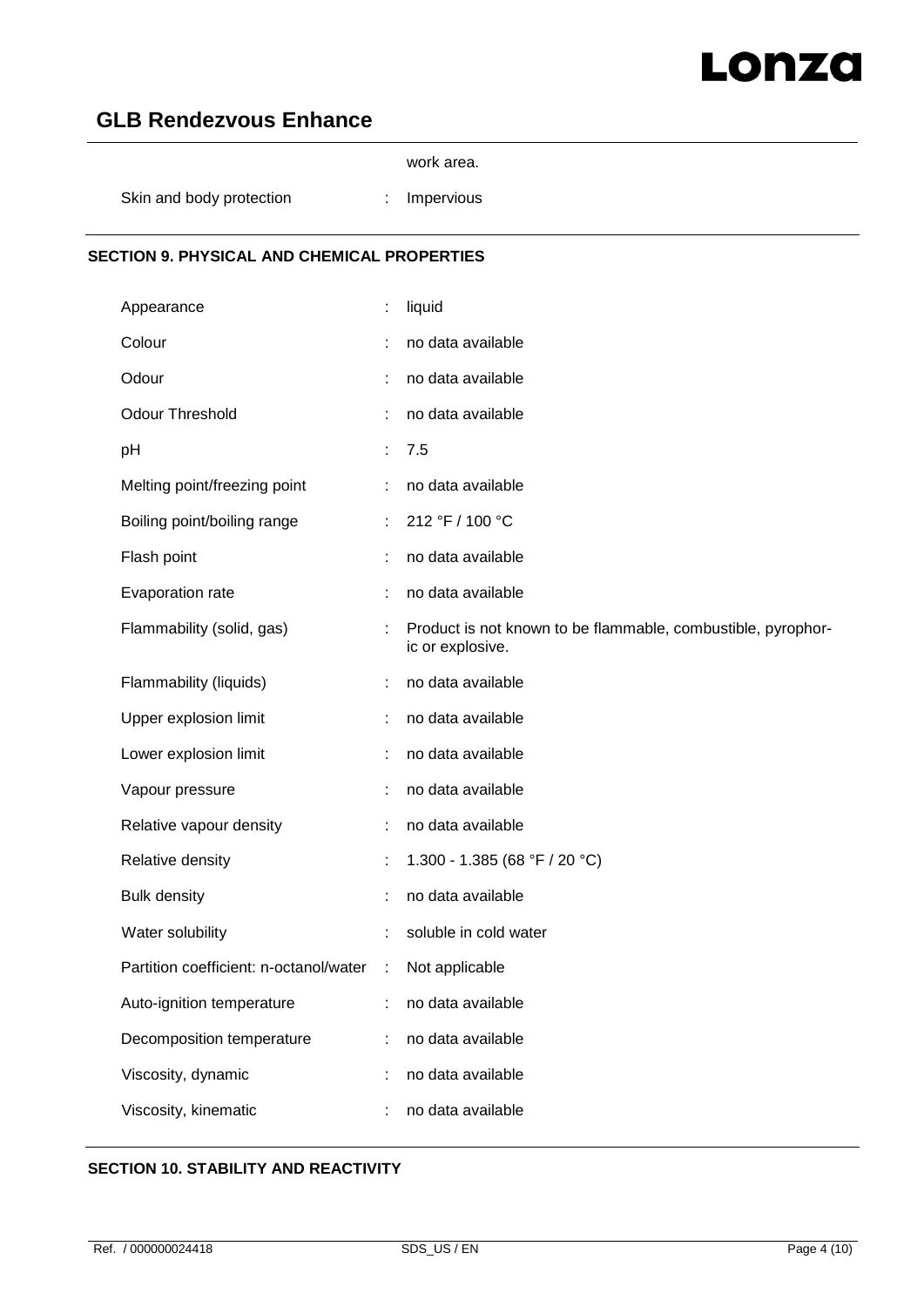# Lonza

# **GLB Rendezvous Enhance**

| Possibility of hazardous reactions | t. | Stable under normal conditions.                                |
|------------------------------------|----|----------------------------------------------------------------|
| Conditions to avoid                |    | High temperatures<br>Avoid freezing.                           |
| Incompatible materials             |    | Strong oxidizing agents<br>Strong acids<br>Bromine trifluoride |
| Hazardous decomposition products : |    | Hydrogen bromide                                               |

# **SECTION 11. TOXICOLOGICAL INFORMATION**

| Information on likely routes of expo- : Inhalation, skin, eyes, ingestion<br>sure |                                                                                                           |
|-----------------------------------------------------------------------------------|-----------------------------------------------------------------------------------------------------------|
| <b>Acute toxicity</b>                                                             |                                                                                                           |
| Acute oral toxicity                                                               | Remarks: no data available                                                                                |
| Acute inhalation toxicity                                                         | $:$ Remarks: no data available                                                                            |
| Acute dermal toxicity                                                             | LD50 (Rabbit): Believed to be $> 2,000$ mg/kg                                                             |
| Acute toxicity (other routes of admin-:<br><i>istration</i> )                     | Remarks: May cause mild skin and eye irritation. Ingestion<br>may cause mild gastrointestinal discomfort. |

# **Skin corrosion/irritation**

Remarks: May cause mild skin irritation.

## **Serious eye damage/eye irritation**

Result: Mild eye irritation

# **Respiratory or skin sensitisation**

Remarks: This material tested negative for skin sensitization in animals.

| Carcinogenicity |                                                                                                                                                               |
|-----------------|---------------------------------------------------------------------------------------------------------------------------------------------------------------|
| <b>IARC</b>     | No component of this product present at levels greater than or<br>equal to 0.1% is identified as probable, possible or confirmed<br>human carcinogen by IARC. |
| <b>OSHA</b>     | No component of this product present at levels greater than or<br>equal to 0.1% is on OSHA's list of regulated carcinogens.                                   |
| <b>NTP</b>      | No component of this product present at levels greater than or<br>equal to 0.1% is identified as a known or anticipated carcino-<br>gen by NTP.               |
| <b>ACGIH</b>    | No component of this product present at levels greater than or<br>equal to 0.1% is identified as a carcinogen or potential carcin-<br>ogen by ACGIH.          |

## **Repeated dose toxicity**

Remarks: Not known or reported to cause subchronic or chronic toxicity.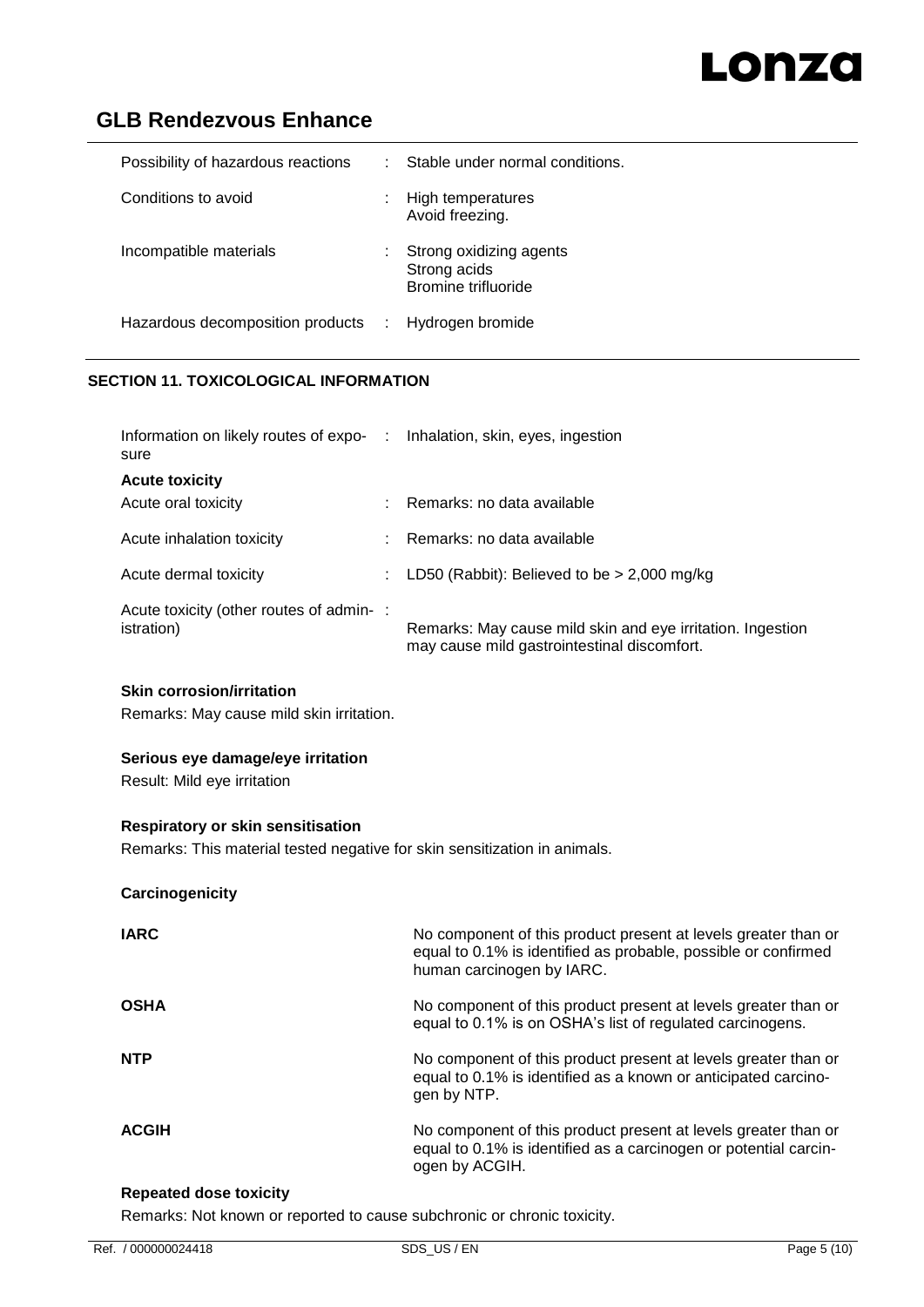# Lonza

# **GLB Rendezvous Enhance**

## **Further information**

Remarks: no data available

# **SECTION 12. ECOLOGICAL INFORMATION**

| <b>Ecotoxicity</b><br>no data available                                                               |                                                                                                                                                                                                                                                                                                               |
|-------------------------------------------------------------------------------------------------------|---------------------------------------------------------------------------------------------------------------------------------------------------------------------------------------------------------------------------------------------------------------------------------------------------------------|
| Persistence and degradability<br>no data available                                                    |                                                                                                                                                                                                                                                                                                               |
| <b>Bioaccumulative potential</b><br>no data available<br><b>Mobility in soil</b><br>no data available |                                                                                                                                                                                                                                                                                                               |
| Other adverse effects                                                                                 |                                                                                                                                                                                                                                                                                                               |
| Ozone-Depletion Potential                                                                             | Regulation: US. EPA Clean Air Act (CAA) Section 602 Ozone-<br>Depleting Substances (40 CFR 82, Subpt. A, App A & B)<br>Remarks: This product neither contains, nor was manufac-<br>tured with a Class I or Class II ODS as defined by the U.S.<br>Clean Air Act Section 602 (40 CFR 82, Subpt. A, App.A + B). |
| Additional ecological information                                                                     | Practically non-toxic to fish and other aquatic organisms.                                                                                                                                                                                                                                                    |

# **SECTION 13. DISPOSAL CONSIDERATIONS**

| Disposal methods    |                                                                                                                                                                                                |
|---------------------|------------------------------------------------------------------------------------------------------------------------------------------------------------------------------------------------|
| Waste from residues | : If this product becomes a waste, it will be a nonhazardous<br>waste.<br>As a nonhazardous liquid waste, it should be disposed of in<br>accordance with local, state and federal regulations. |

:

## **SECTION 14. TRANSPORT INFORMATION**

**DOT**

**UN number** : Not applicable<br> **Proper shipping name** : Not applicable **Proper shipping name** : Not applicable<br> **Transport hazard class** : Not applicable **Transport hazard class<br>Packing group** 

Not dangerous goods

- 
- **Packing group** : Not applicable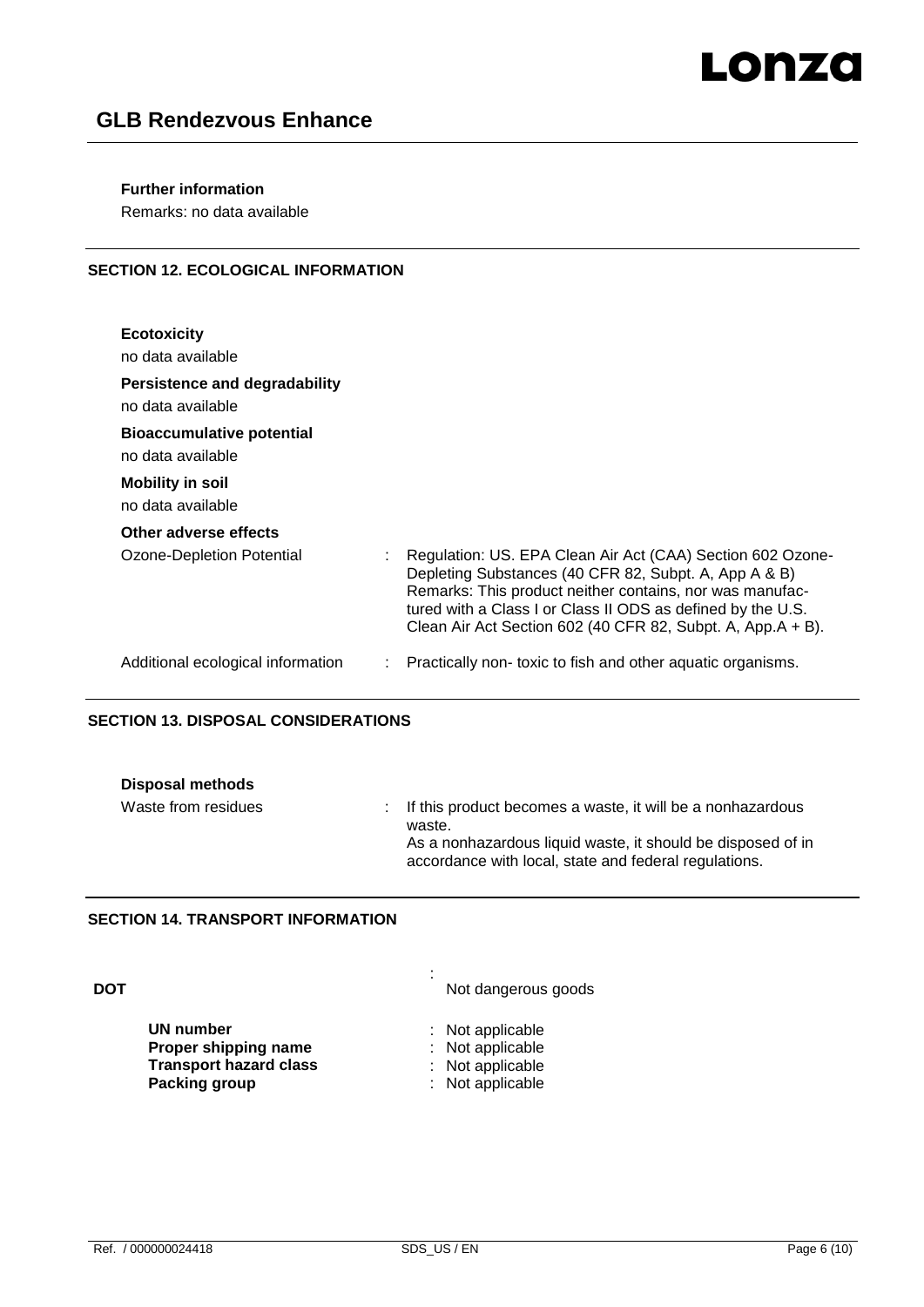| TDG         |                                                                                                   | t | Not dangerous goods                                                        |
|-------------|---------------------------------------------------------------------------------------------------|---|----------------------------------------------------------------------------|
|             | UN number<br>Proper shipping name<br><b>Transport hazard class</b><br>Packing group               |   | Not applicable<br>: Not applicable<br>: Not applicable<br>: Not applicable |
| <b>IATA</b> |                                                                                                   |   | Not dangerous goods                                                        |
|             | <b>UN number</b><br>Proper shipping name<br><b>Transport hazard class</b><br><b>Packing group</b> |   | Not applicable<br>: Not applicable<br>: Not applicable<br>Not applicable   |
| <b>IMDG</b> |                                                                                                   |   | Not dangerous goods                                                        |
|             | <b>UN number</b><br>Proper shipping name<br><b>Transport hazard class</b><br><b>Packing group</b> |   | Not applicable<br>Not applicable<br>: Not applicable<br>: Not applicable   |
| <b>ADR</b>  |                                                                                                   |   | Not dangerous goods                                                        |
|             | <b>UN number</b><br>Proper shipping name<br><b>Transport hazard class</b><br>Packing group        |   | Not applicable<br>: Not applicable<br>: Not applicable<br>Not applicable   |
| <b>RID</b>  |                                                                                                   |   | Not dangerous goods                                                        |
|             | <b>UN number</b><br>Proper shipping name<br><b>Transport hazard class</b><br><b>Packing group</b> |   | Not applicable<br>: Not applicable<br>Not applicable<br>Not applicable     |
|             | <b>Special precautions for user</b>                                                               |   | none                                                                       |
|             | Transport in bulk according to An-<br>nex II of MARPOL 73/78 and the IBC<br>Code                  |   | Not applicable                                                             |

## **SECTION 15. REGULATORY INFORMATION**

**This chemical is a pesticide product registered by the United States Environmental Protection Agency and is subject to certain labeling requirements under federal pesticide law. These requirements differ from the classification criteria and hazard information required for safety data sheets (SDS), and for workplace labels of non-pesticide chemicals.**

| <b>EPA Registration number</b> | $: 7364-30$                      |
|--------------------------------|----------------------------------|
| Signal word                    | : CAUTION!                       |
| <b>Hazard statements</b>       | : Harmful if swallowed.          |
|                                | Causes skin irritation.          |
|                                | Causes moderate eye irritation.  |
|                                | This pesticide is toxic to fish. |
|                                |                                  |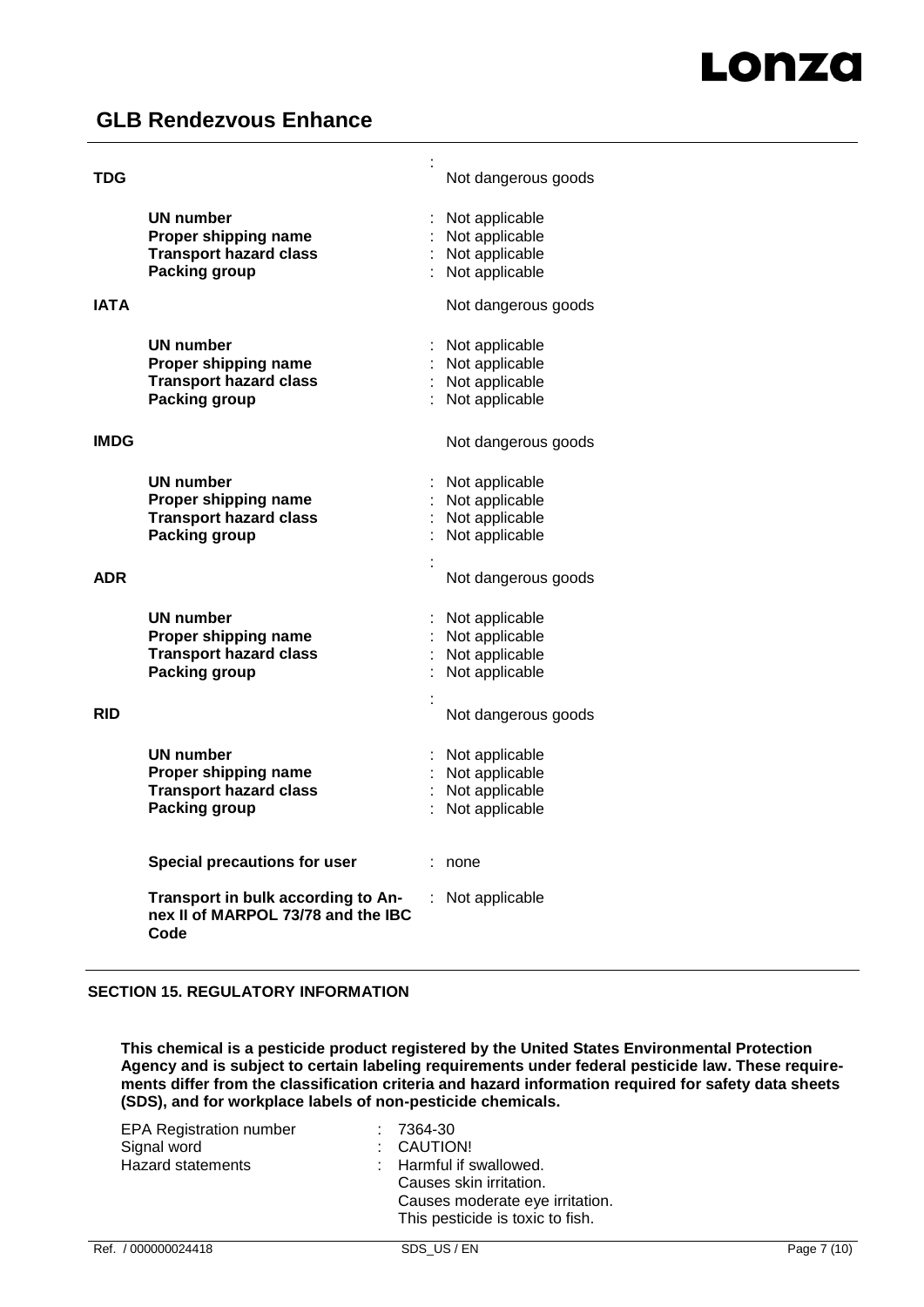# **EPCRA - Emergency Planning and Community Right-to-Know Act**

# **CERCLA Reportable Quantity**

This material does not contain any components with a CERCLA RQ.

#### **SARA 304 Extremely Hazardous Substances Reportable Quantity** This material does not contain any components with a section 304 EHS RQ.

### **SARA 311/312 Hazards**

See above: SECTION 2. Hazard Identification-GHS Classification

#### **SARA 313**

This material does not contain any chemical components with known CAS numbers that exceed the threshold (De Minimis) reporting levels established by SARA Title III, Section 313.

#### **Clean Air Act**

This product neither contains, nor was manufactured with a Class I or Class II ODS as defined by the U.S. Clean Air Act Section 602 (40 CFR 82, Subpt. A, App.A + B).

This product does not contain any hazardous air pollutants (HAP), as defined by the U.S. Clean Air Act Section 112 (40 CFR 61).

This product does not contain any chemicals listed under the U.S. Clean Air Act Section 112(r) for Accidental Release Prevention (40 CFR 68.130, Subpart F).

This product does not contain any chemicals listed under the U.S. Clean Air Act Section 111 SOCMI Intermediate or Final VOC's (40 CFR 60.489).

This product does not contain any VOC exemptions listed under the U.S. Clean Air Act Section 450.

#### **Clean Water Act**

This product does not contain any Hazardous Chemicals listed under the U.S. CleanWater Act, Section 311, Table 117.3.

This product does not contain any Hazardous Substances listed under the U.S. CleanWater Act, Section 311, Table 116.4A.

This product does not contain any toxic pollutants listed under the U.S. Clean Water Act Section 307

#### **US State Regulations**

#### **Massachusetts Right To Know**

No components are subject to the Massachusetts Right to Know Act.

#### **Pennsylvania Right To Know**

| Components        | S-No.<br>$\Lambda$<br>UAJ                        |
|-------------------|--------------------------------------------------|
| bromide<br>sodium | 15-6<br>$\overline{\phantom{a}}$<br>.<br>nΔ<br>ີ |

#### **New Jersey Right To Know**

Components CAS-No.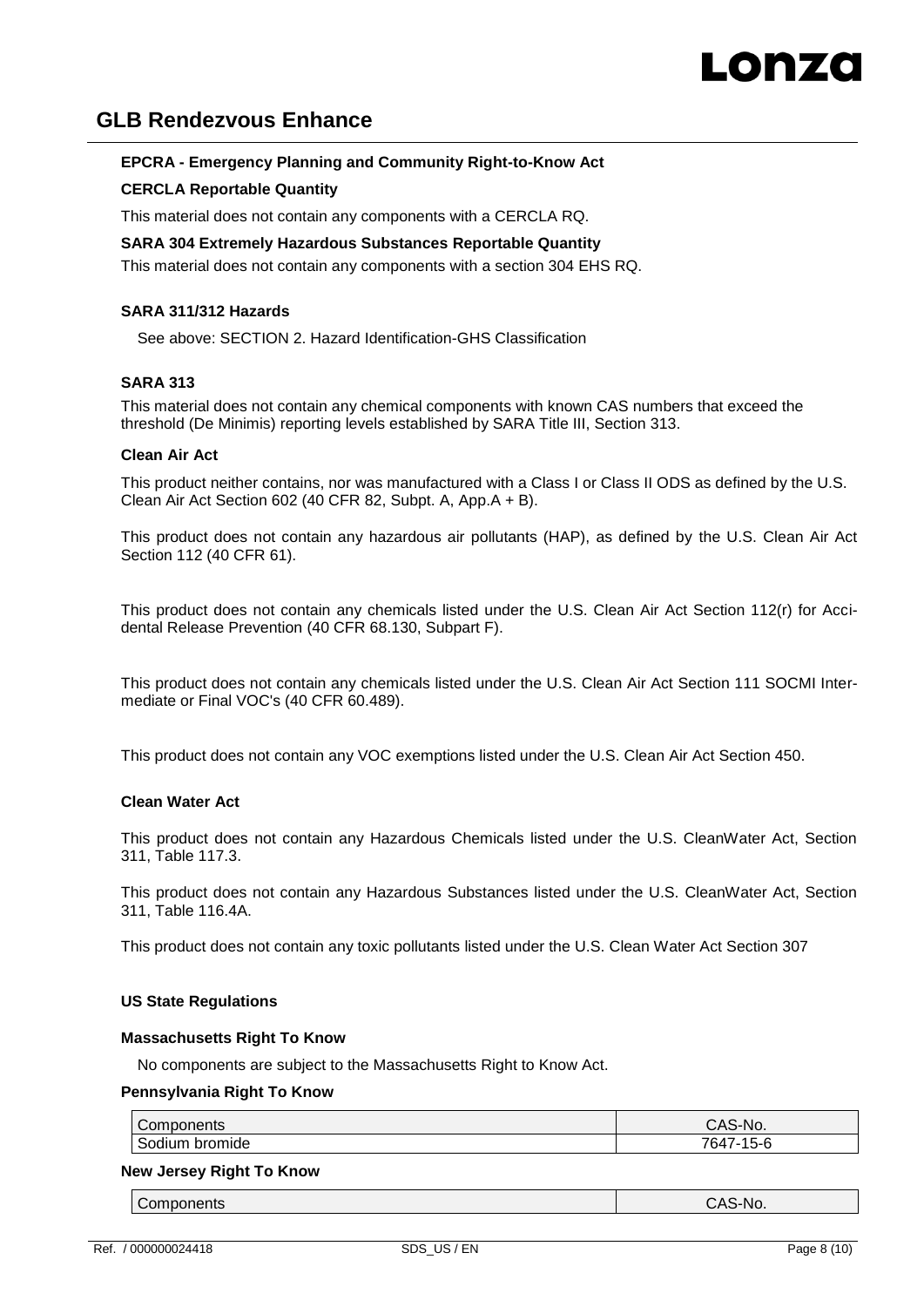

| bromide<br>764<br>Sodium<br>$1 - 1$<br>ັ<br>v<br>∼<br>____<br>.<br>______ |
|---------------------------------------------------------------------------|
|---------------------------------------------------------------------------|

### **California Prop. 65**

This product does not contain any chemicals known to State of California to cause cancer, birth defects, or any other reproductive harm.

#### **Canadian lists**

**NPRI**

Canadian National Pollutant Release Inventory (NPRI): No component is listed on NPRI.

**The components of this product are reported in the following inventories:**

TSCA : This is an EPA registered pesticide.

# **SECTION 16. OTHER INFORMATION**

#### **Full text of other abbreviations**

AICS - Australian Inventory of Chemical Substances; ASTM - American Society for the Testing of Materials; bw - Body weight; CERCLA - Comprehensive Environmental Response, Compensation, and Liability Act; CMR - Carcinogen, Mutagen or Reproductive Toxicant; DIN - Standard of the German Institute for Standardisation; DOT - Department of Transportation; DSL - Domestic Substances List (Canada); ECx -Concentration associated with x% response; EHS - Extremely Hazardous Substance; ELx - Loading rate associated with x% response; EmS - Emergency Schedule; ENCS - Existing and New Chemical Substances (Japan); ErCx - Concentration associated with x% growth rate response; ERG - Emergency Response Guide; GHS - Globally Harmonized System; GLP - Good Laboratory Practice; HMIS - Hazardous Materials Identification System; IARC - International Agency for Research on Cancer; IATA - International Air Transport Association; IBC - International Code for the Construction and Equipment of Ships carrying Dangerous Chemicals in Bulk; IC50 - Half maximal inhibitory concentration; ICAO - International Civil Aviation Organization; IECSC - Inventory of Existing Chemical Substances in China; IMDG - International Maritime Dangerous Goods; IMO - International Maritime Organization; ISHL - Industrial Safety and Health Law (Japan); ISO - International Organisation for Standardization; KECI - Korea Existing Chemicals Inventory; LC50 - Lethal Concentration to 50 % of a test population; LD50 - Lethal Dose to 50% of a test population (Median Lethal Dose); MARPOL - International Convention for the Prevention of Pollution from Ships; MSHA - Mine Safety and Health Administration; n.o.s. - Not Otherwise Specified; NFPA - National Fire Protection Association; NO(A)EC - No Observed (Adverse) Effect Concentration; NO(A)EL - No Observed (Adverse) Effect Level; NOELR - No Observable Effect Loading Rate; NTP - National Toxicology Program; NZIoC - New Zealand Inventory of Chemicals; OECD - Organization for Economic Co-operation and Development; OPPTS - Office of Chemical Safety and Pollution Prevention; PBT - Persistent, Bioaccumulative and Toxic substance; PICCS - Philippines Inventory of Chemicals and Chemical Substances; (Q)SAR - (Quantitative) Structure Activity Relationship; RCRA - Resource Conservation and Recovery Act; REACH - Regulation (EC) No 1907/2006 of the European Parliament and of the Council concerning the Registration, Evaluation, Authorisation and Restriction of Chemicals; RQ - Reportable Quantity; SADT - Self-Accelerating Decomposition Temperature; SARA - Superfund Amendments and Reauthorization Act; SDS - Safety Data Sheet; TCSI - Taiwan Chemical Substance Inventory; TSCA - Toxic Substances Control Act (United States); UN - United Nations; UNRTDG - United Nations Recommendations on the Transport of Dangerous Goods; vPvB - Very Persistent and Very Bioaccumulative

1

Revision Date : 2019.03.19